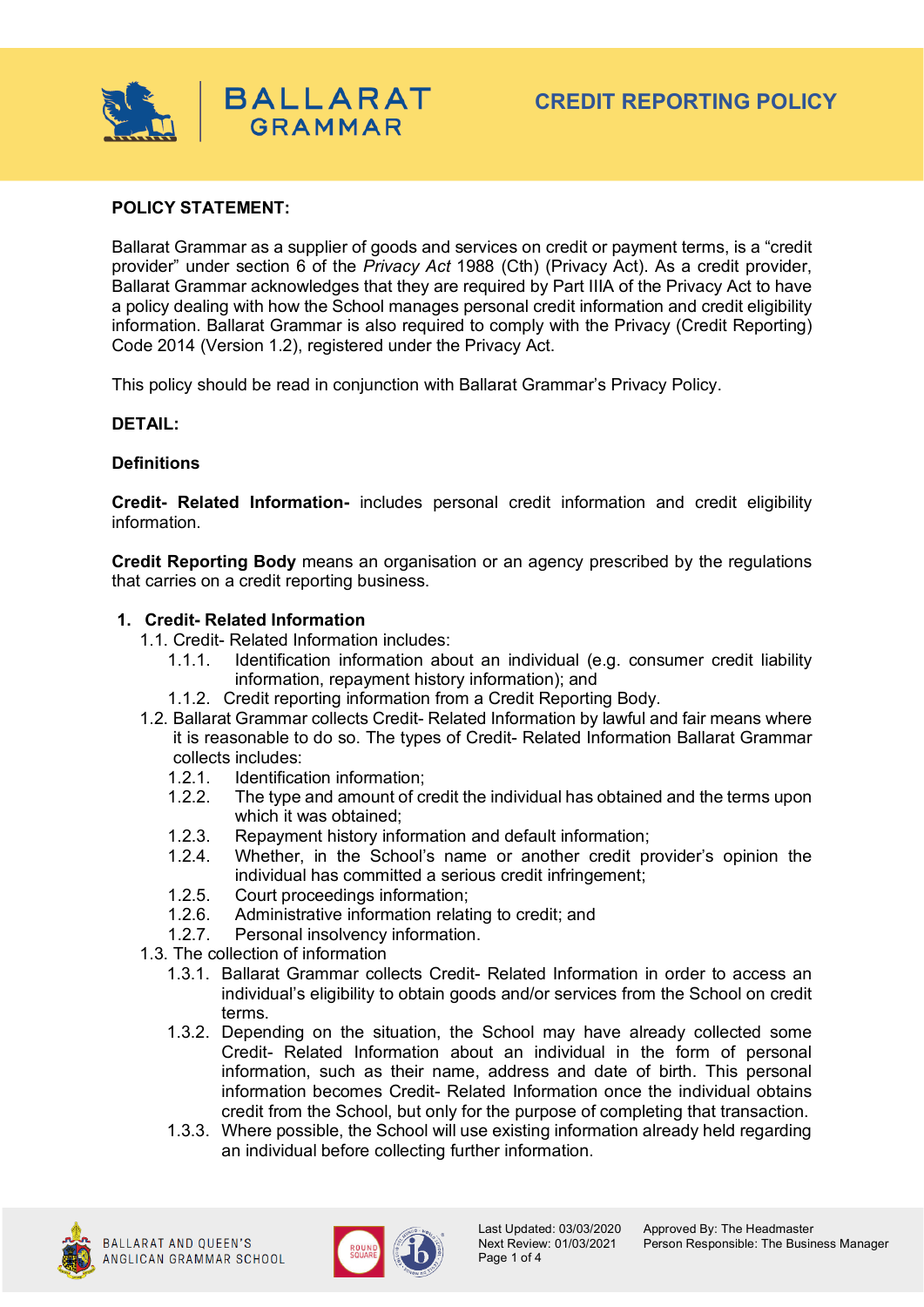

- 1.3.4. If the School is required to collect Credit- Related Information in accordance with an Australian Law or Order of Court, the School will inform the individual that the collection is required.
- 1.3.5. Where the School requires additional Credit- Related Information, the information will be collected directly from the individual by providing them with the required form, via email, over the telephone or in person.
- 1.3.6. Ballarat Grammar collects Credit- Related Information from other people including representatives of an individual and Credit Reporting Bodies and other credit providers.
- 1.3.7. At times the School may also use publicly available information in relation to an individual's activities in Australia and their credit worthiness.

# **2. Use of Credit- Related Information**

- 2.1. Ballarat Grammar may collect, hold, use and disclose Credit- Related Information in order to complete the following:
	- 2.1.1. An application for credit (i.e. flexible payment option);
	- 2.1.2. Assess credit worthiness;
	- 2.1.3. Determine payment terms for the goods and/or services provided;
	- 2.1.4. Day to day administration; and
	- 2.1.5. Comply with legal obligations.

Ballarat Grammar may not be able to enroll or continue the enrolment of a student if the required Credit- Related Information about a student, parent or guardian is not provided.

#### **3. Storage of Credit Related Information**

- 3.1. Ballarat Grammar stores Credit- Related Information in a variety of ways, including but not limited to the following:
	- 3.1.1. Databases;
	- 3.1.2. Personal devices, including laptop computers and iPads;
	- 3.1.3. Third party storage facilities such as in the cloud; and
	- 3.1.4. Paper based files.
- 3.2. The security of client Credit- Related Information is a priority and the School will take all reasonable steps to protect Credit- Related Information from misuse, interference, loss, unauthorized access, modification or disclosure. In order to achieve this the following is completed:
	- 3.2.1. Staff access and user privilege of information is restricted depending on their role and responsibilities;
	- 3.2.2. Staff do not share personal passwords;
	- 3.2.3. Hard copy files are stored in lockable filing cabinets in lockable rooms;
	- 3.2.4. Access to the School premises are reasonably secured at all times;
	- 3.2.5. Reasonable security measures are taken around school buildings and grounds to prevent break-ins;
	- 3.2.6. The School's IT and cyber security systems, policies and procedures are implemented and up to date;
	- 3.2.7. Ensuring staff comply with internal policies and procedures when handling information;
	- 3.2.8. Undertaking due diligence regarding third party service providers whom may have access to personal information, including customer identification providers and cloud service providers, to ensure as far as practical they are compliant, with Part IIIA of the Privacy Act.



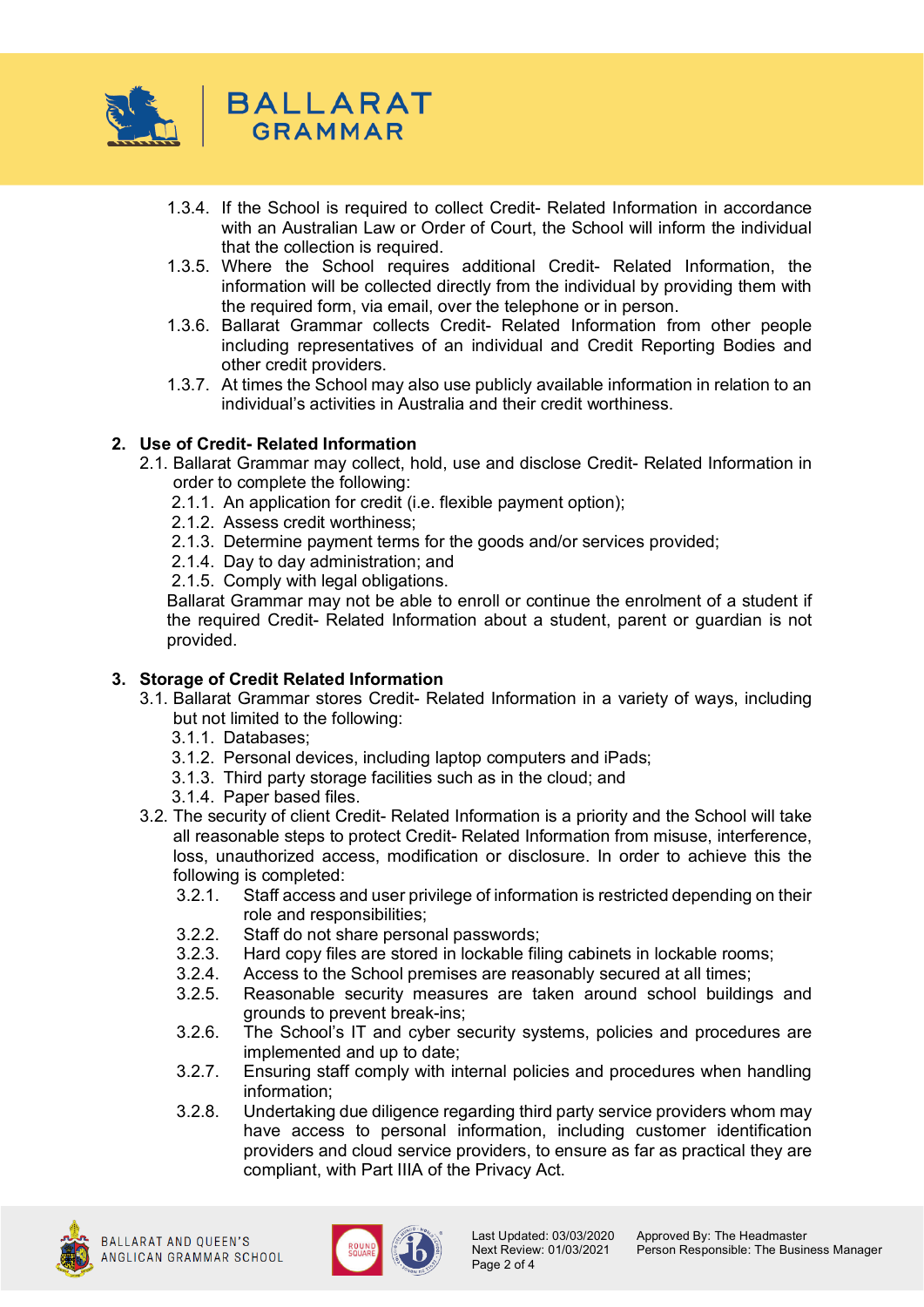

3.2.9. The destruction, deletion or de- identification of personal information the School holds that is no longer needed or required to be retained by any other laws.

# **4. Disclosure of Credit Related Information**

- 4.1. Ballarat Grammar may disclosure Credit- Related Information about an individual to Credit Reporting Bodies and debt collection bodies where an individual is in payment default.
- 4.2. The type of Credit- Related Information Ballarat Grammar may disclosure to Credit Reporting Bodies include the following:
	- 4.2.1. identification information; and
	- 4.2.2. Information that an individual has defaulted on payment due to the School and the amount of the default.
- 4.3. Subject to clause 4.2, Ballarat Grammar will not disclosure Credit Related Information about an individual except in the following circumstances:
	- 4.3.1. In accordance with the law;
	- 4.3.2. As authorised by an individual in contract between the individual and Ballarat Grammar; or
	- 4.3.3. In accordance with consent granted by the individual.

# **5. Access and Correction of Credit- Related Information**

- 5.1. Under the Privacy Act, all individuals are entitled to access their Credit- Related Information which the School holds, and to have such information amended if deemed necessary and appropriate.
- 5.2. An individual may contact Ballarat Grammar and submit a request in writing for access to their Credit- Related Information. Access will be granted subject to limited situations. The individual may be asked to prove their identity by the production of photo identification.
- 5.3. Upon receipt of a request for access, we will endeavor to respond to the request within a reasonable period of time.
- 5.4. Access to Credit- Related Information will be denied if it is unlawful or likely to prejudice enforcement investigations.
- 5.5. Ballarat Grammar does not charge a fee for individuals to access their Credit- Related Information.

# **6. Overseas Recipients**

- 6.1. Ballarat Grammar may disclose Credit- Related Information about a client to overseas recipients in certain circumstances, such as when the School is storing information with a 'cloud services provider' which stores data outside of Australia.
- 6.2. Ballarat Grammar will take all reasonable steps not to disclose a client's Credit-Related Information to overseas recipients unless they:<br>6.2.1 Have the individual's consent (which includes
	- Have the individual's consent (which includes implied consent);
	- 6.2.2. Have satisfied themselves that the overseas recipient is compliant with the Credit Reporting provisions of Part IIIA of the Privacy Act or similar;
	- 6.2.3. Form the opinion that the disclosure will lessen or prevent a serious threat to the life, health or safety of an individual or to public safety; or
	- 6.2.4. Are taking appropriate action in relation to suspected unlawful activity or serious misconduct.

# **7. Complaints**